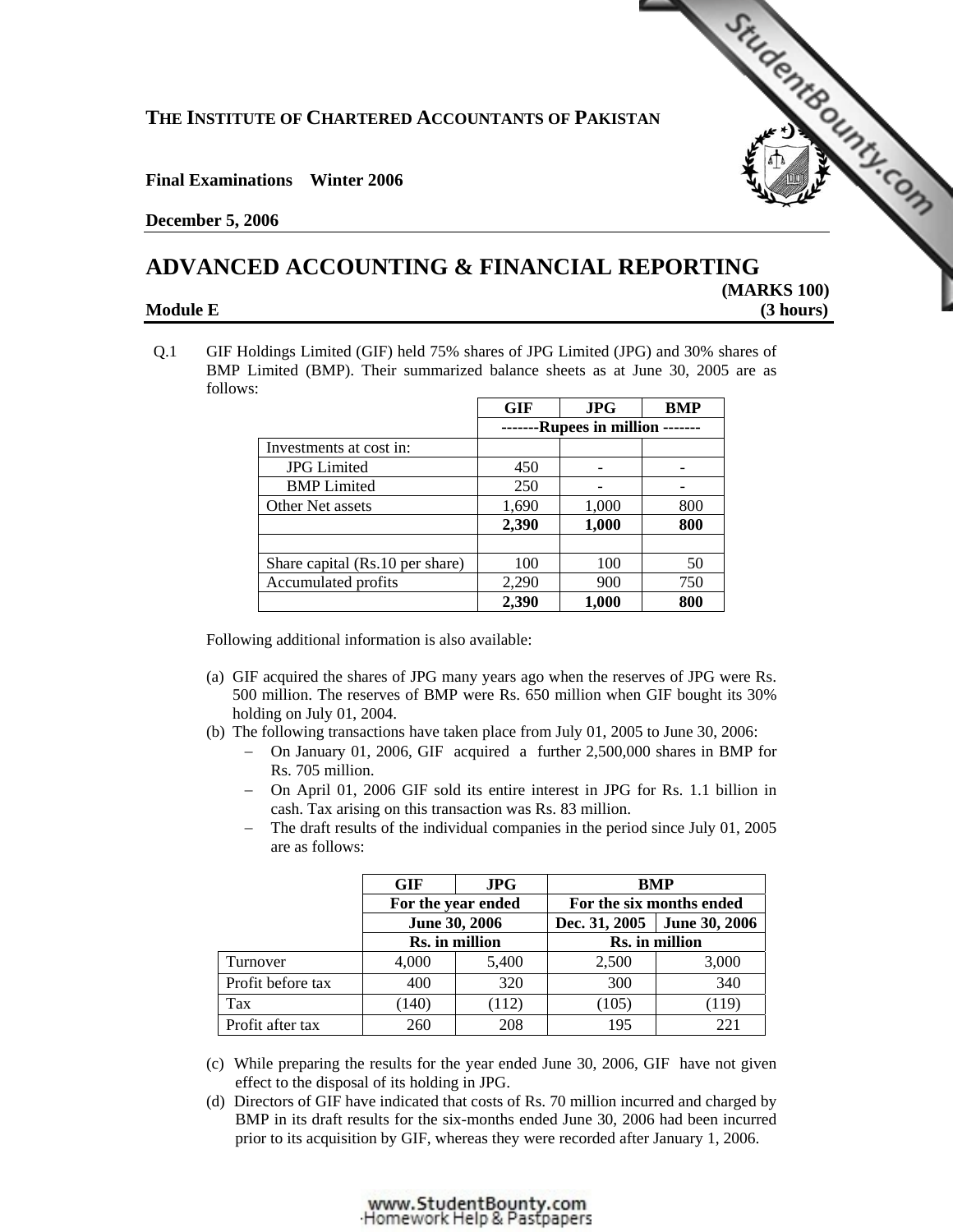- (e) BMP has now decided to write off a debtor balance of Rs. 40 million of which Rs. 30 million had been outstanding since December 31, 2005. For the purpose of consolidation, Rs. 30 million will be considered to have been written off prior to January 1, 2006.
- (f) GIF is a regular supplier to BMP, and makes a pre-tax profit of 20% on sales. Sales by GIF to BMP in the six-months ended June 30, 2006 were Rs. 800 million. Goods invoiced at Rs. 450 million were still in BMP's stock as at June 30, 2006.
- (g) Goods invoiced by GIF to BMP in June 2006 at Rs.150 million were not reflected in BMP's accounts as at June 30, 2006 as they had not been delivered to BMP till then.
- (h) The management of GIF tested the goodwill amount by comparing it with its recoverable amount and decided to reduce its value by 2.5% at June 30, 2006.
- (i) Applicable tax rate is 35%. Ignore deferred tax.

#### **Required:**

Prepare the consolidated profit and loss account of GIF Holdings Limited for the year ended June 30, 2006 and the consolidated balance sheet as at June 30, 2006. **(22)** 

Q.2 PDF Steel Manufacturing Company Ltd. purchased a building for its proposed research and development laboratory at a cost of Rs. 75.8 million. The building was placed in service on July 10, 2005. The estimated useful life of the building for depreciation purpose is 20 years. The company uses straight-line method for calculating depreciation and there is no estimated net salvage value.

The laboratory has been designed to carry out research on various projects and will also help the company in the production of a highly technical tool which has a wide use in the manufacturing of ammunition. A summary of the number of projects and the cost incurred on research and development for the year ended June 30, 2006 are as follows:

|                               | No. of<br>projects | <b>Salaries and</b><br>employee<br>benefits | *Other directly<br>attributable<br>expenses | <b>Training of</b><br>staff |
|-------------------------------|--------------------|---------------------------------------------|---------------------------------------------|-----------------------------|
| Completed projects with long  |                    |                                             |                                             |                             |
| term benefits                 | 15                 | 5,400,000                                   | 3,000,000                                   | 1,000,000                   |
| Abandoned projects or         |                    |                                             |                                             |                             |
| projects that benefit the     |                    |                                             |                                             |                             |
| current period only           | 10                 | 3,900,000                                   | 900,000                                     | 300,000                     |
| Projects in process – results |                    |                                             |                                             |                             |
| indeterminate                 | 5                  | 2,400,000                                   | 720,000                                     | 320,000                     |
| Total                         | 30                 | 11,700,000                                  | 4,620,000                                   | 1,620,000                   |
| .                             |                    |                                             |                                             |                             |

**\* excluding depreciation** 

 In view of the importance of some of the projects, the Government of Pakistan (GoP) provided the company a team of experts to support the research and development activities of the company. This team of experts worked on five projects which were successfully completed and have long term benefits to the company. It was worked out that had the company hired such team of experts, it would have cost them Rs. 7.5 million.

On the recommendation of the research and development team, the company acquired a patent for manufacturing rights at a cost of Rs. 5.89 million. The patent was acquired on October 01, 2005, and has an economic life of 10 years.

#### **Required:**

How the above items relating to research and development activities would be reported on the company's financial statements. Show all necessary disclosures including the accounting policy. Assume that long term benefits mean 10 years on the average. **(12)**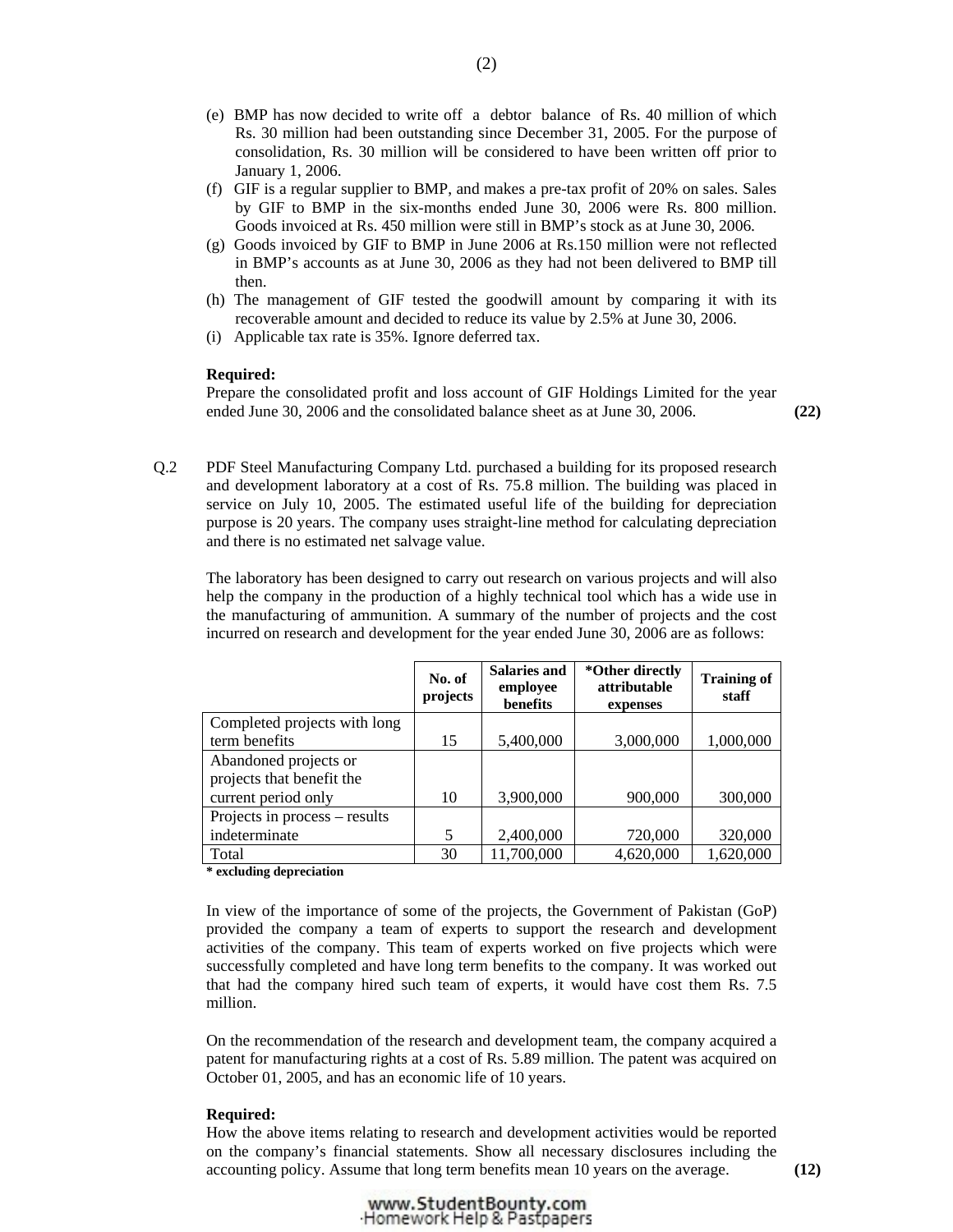- Q.3 RTF Sugar Mills Ltd. has been incurring losses since last many years. The statutory audit of the company since 2004 has not yet been finalized. You have recently been appointed as Chief Accountant of the company and have been assigned the responsibility of finalizing the accounts for the years 2004, 2005 and 2006. As a first step, you have reviewed the draft accounts for the year 2004 which were prepared on August 1, 2004. You have also ascertained the following information about certain subsequent events that may have an impact on the financial statements for the year ended June 30, 2004:
	- (a) The Board of directors approved sale of a loss making segment of the company in December 2004, which was sold in April 2005 at a profit of Rs. 123 million. The profit has been computed on the basis of book value of assets as of April 2005;
	- (b) Benefits to employees under the gratuity scheme were reduced by the management on March 30, 2005 with retrospective effect which has resulted in 50 percent decrease in the liability for gratuity (projected benefit obligation). The original liability as of June 30, 2004 was estimated at Rs. 73 million;
	- (c) The government has increased the income tax rate by 5 percent in July 2006, which if taken into account, will result in an increase in deferred tax liability by Rs. 135 million;
	- (d) The company has issued a guarantee of Rs. 350 million against debts of one of its associates on September 15, 2004;
	- (e) A long-term financing arrangement was rescheduled on March 31, 2005. The current maturity of the said arrangement was Rs. 180 million as of June 30, 2004 out of which Rs. 30 million were paid before such rescheduling. After rescheduling the first payment becomes due in 2011;
	- (f) Certain inventories of a specific service line could not be sold till February 2006 when these were disposed off at a loss of Rs. 83 million. No other evidence is available regarding their net realizable value.

#### **Required:**

Consider each of the above event separately and explain briefly whether it:

- − needs to be accounted for;
- − needs to be disclosed; or
- − does not effect the financial statements for the year 2004. **(14)**

- Q.4 XLS Limited is a listed company and engaged in the assembling of electrical appliances. During the year, the company changed its accounting policies in respect of the following:
	- 1. It has started to capitalize the borrowing costs directly attributable to the qualifying assets. Upto June 30, 2005, the company recognized the borrowing costs as an expense in the year in which they were incurred.
	- 2. Provision for bad debts shall be provided at 3% instead of 2%.

The management feels that change of above policies will reflect a fair view of the company's financial position to the shareholders.

#### www.StudentBounty.com Homework Help & Pastpapers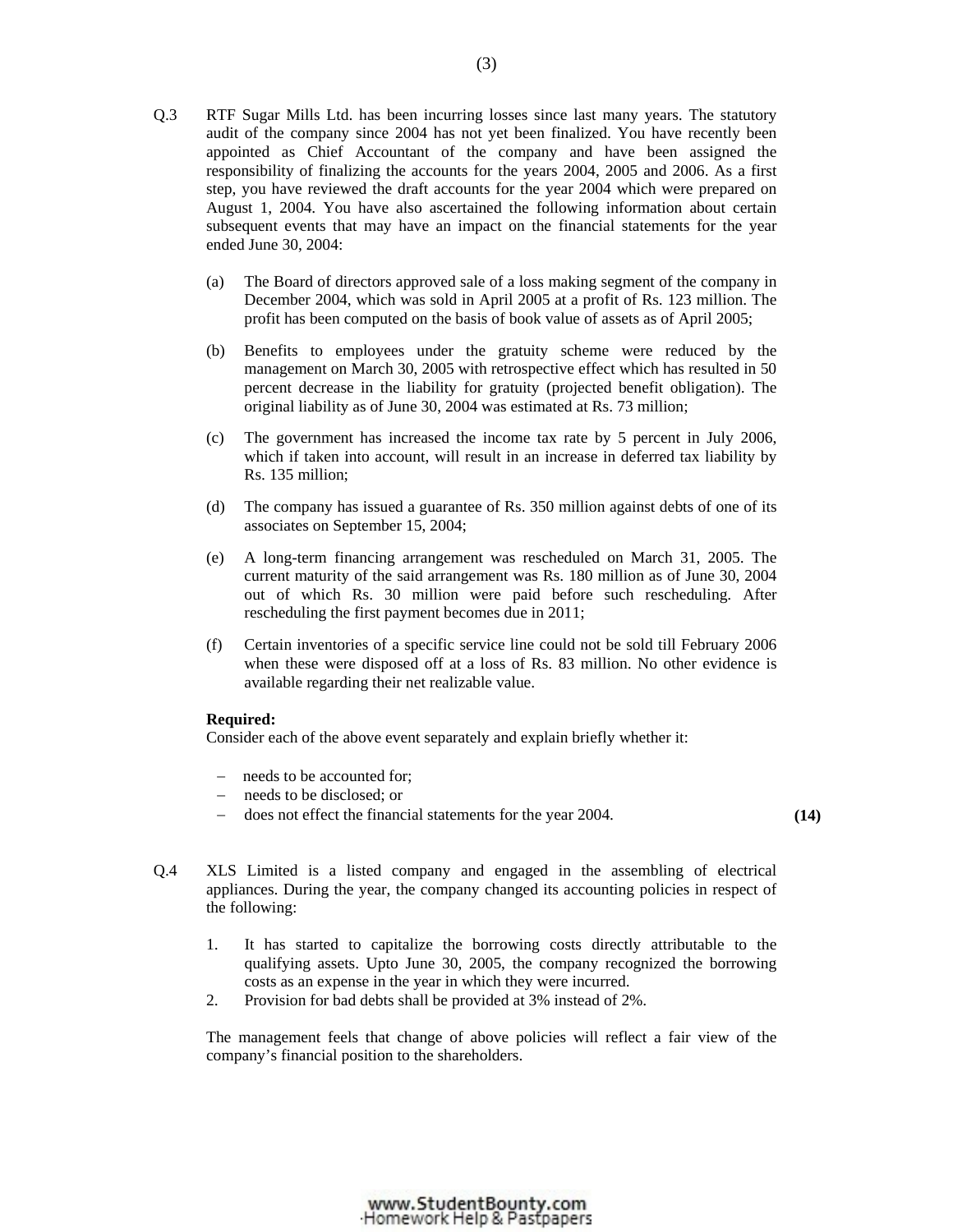|                                     | 2006           | 2005  |
|-------------------------------------|----------------|-------|
|                                     | Rs. in million |       |
| Gross profit                        | 486            | 410   |
| General and administration expenses | (231)          | (225) |
| Selling and distribution expense    | (110)          | (98)  |
| Financial charges                   | (32)           | (31)  |
| Profit before tax                   | 113            | 56    |
| Income taxes                        | (30)           | (14)  |
| Profit after tax                    | 83             | 42    |
| Retained earnings – opening         | 452            | 410   |
| Retained earnings – closing         | 535            | 452   |

 Extracts from the financial statements of the company before incorporation of above changes are given below:

Following additional information is also available:

1. Details of borrowing costs expensed out in current and prior periods which are directly attributable to the qualifying assets are as follows:

| Year                     | Amount<br>Rs. in million |
|--------------------------|--------------------------|
| June 30, 2006            | 16                       |
| June 30, 2005            | 12                       |
| June 30, 2004 and before |                          |

 2. The change in the rate of provision for bad debts has been made on the recommendation of Recovery Department. The company has not yet made the provision as of June 30, 2006. The details of accounts receivables are as follows:

| Accounts receivable as at June 30, 2005 | Rs. 100 million |
|-----------------------------------------|-----------------|
| Accounts receivable as at June 30, 2006 | Rs. 123 million |

Provision as at June 30, 2004 was Rs. 1.6 million.

3. Income tax rate was 25% for both years.

#### **Required:**

- (a) Present the above changes in the Profit and Loss Account and Statement of Changes in Equity in accordance with the requirements of IAS-8 "Accounting Policies, Changes in Accounting Estimates and Errors".
- (b) Draft an accounting policy about the borrowing costs for disclosure in the financial statements. **(17)**

Q.5 DOC Industries is engaged in manufacturing and export of cotton and linen bed sheets to USA and Middle East. The company operates an approved funded gratuity scheme for all eligible employees. The last actuarial valuation of the scheme was carried out using the Projected Unit Credit Method. Following are the extracts of relevant information from the actuarial report for valuation carried out in line with IAS – 19, as of June 30, 2006: ┑

|                                                                | <b>Rupees</b> |
|----------------------------------------------------------------|---------------|
| Present value of projected benefit obligations – June 30, 2005 | 1,930,650     |
| Current service cost for the year                              | 350,200       |
| Interest cost for the year                                     | 135,650       |
| Gratuity paid by the fund to the retiring employees            | 165,200       |
| Actuarial loss on obligations, during the year                 | 650,300       |
| Expected return on plan assets                                 | 275,350       |
| Contribution paid by the company to the fund during the year   | 425,000       |
| Fair value of plan assets - June 30, 2005                      | 1,420,350     |
| Actuarial gain on plan assets during the year                  | 135,000       |